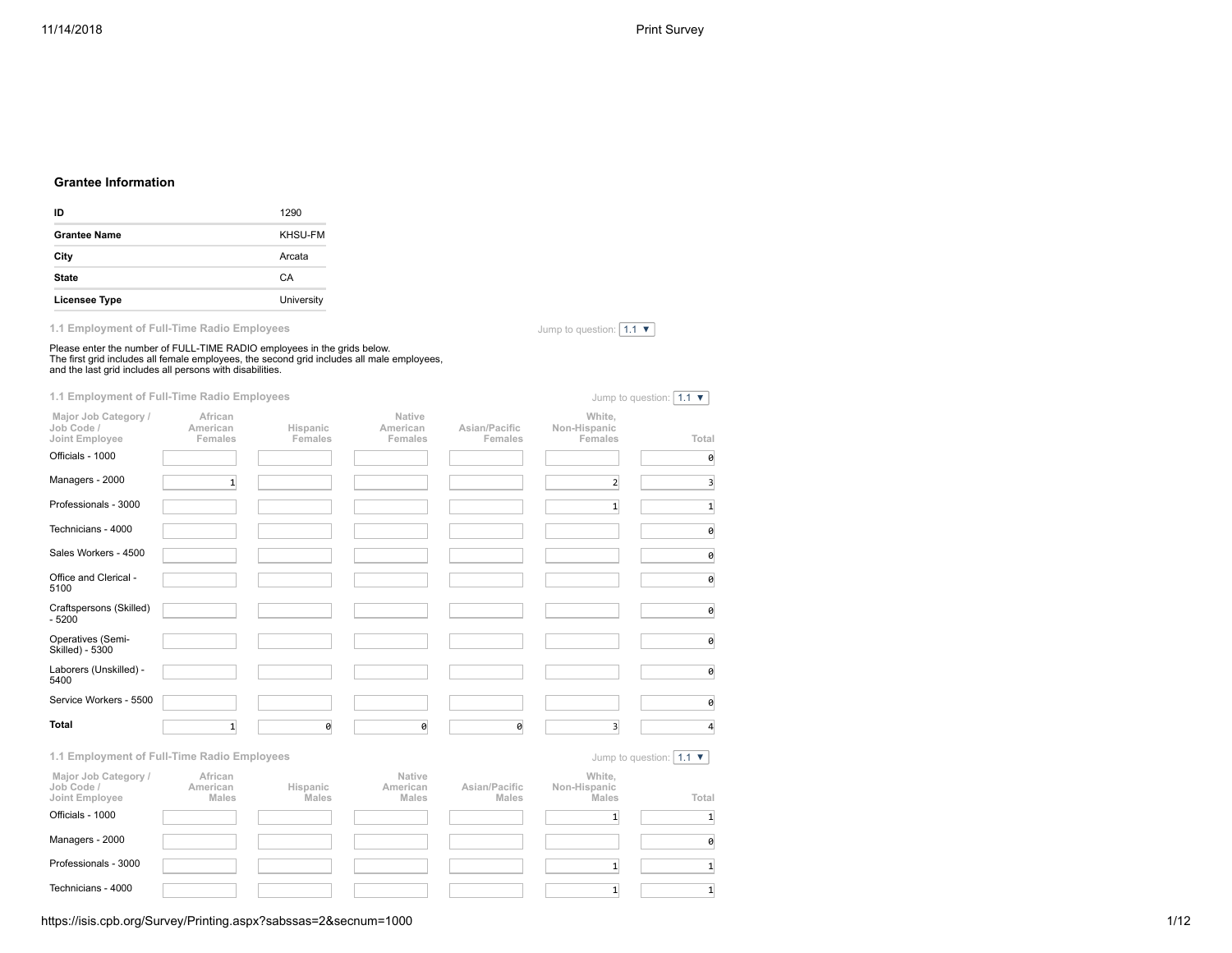| 11/14/2018                                                                                                                                                                                                                                                                                                                                                                                                                                                                                                                                                                                                                                          |                     |          |                    |   |               |                                                    | <b>Print Survey</b> |
|-----------------------------------------------------------------------------------------------------------------------------------------------------------------------------------------------------------------------------------------------------------------------------------------------------------------------------------------------------------------------------------------------------------------------------------------------------------------------------------------------------------------------------------------------------------------------------------------------------------------------------------------------------|---------------------|----------|--------------------|---|---------------|----------------------------------------------------|---------------------|
| Sales Workers - 4500                                                                                                                                                                                                                                                                                                                                                                                                                                                                                                                                                                                                                                |                     |          |                    |   |               | $\mathbf{1}$                                       | $\mathbf{1}$        |
| Office and Clerical -<br>5100                                                                                                                                                                                                                                                                                                                                                                                                                                                                                                                                                                                                                       |                     |          |                    |   |               | 0                                                  | 0                   |
| Craftspersons (Skilled)<br>$-5200$                                                                                                                                                                                                                                                                                                                                                                                                                                                                                                                                                                                                                  |                     |          |                    |   |               |                                                    | 0                   |
| Operatives (Semi-<br>Skilled) - 5300                                                                                                                                                                                                                                                                                                                                                                                                                                                                                                                                                                                                                |                     |          |                    |   |               |                                                    | 0                   |
| Laborers (Unskilled) -<br>5400                                                                                                                                                                                                                                                                                                                                                                                                                                                                                                                                                                                                                      |                     |          |                    |   |               |                                                    | 0                   |
| Service Workers - 5500                                                                                                                                                                                                                                                                                                                                                                                                                                                                                                                                                                                                                              |                     |          |                    |   |               |                                                    | 0                   |
| Total                                                                                                                                                                                                                                                                                                                                                                                                                                                                                                                                                                                                                                               | 0                   |          | 0                  | 0 | 0             | 4                                                  | 4                   |
| 1.1 Employment of Full-Time Radio Employees                                                                                                                                                                                                                                                                                                                                                                                                                                                                                                                                                                                                         |                     |          |                    |   |               | Jump to question: $ 1.1 \blacktriangleright$       |                     |
| Major Job Category /<br>Job Code /<br>Joint Employee                                                                                                                                                                                                                                                                                                                                                                                                                                                                                                                                                                                                |                     |          |                    |   |               | <b>Persons with Disabilities</b>                   |                     |
| Officials - 1000                                                                                                                                                                                                                                                                                                                                                                                                                                                                                                                                                                                                                                    |                     |          |                    |   |               |                                                    |                     |
| Managers - 2000                                                                                                                                                                                                                                                                                                                                                                                                                                                                                                                                                                                                                                     |                     |          |                    |   |               |                                                    |                     |
| Professionals - 3000                                                                                                                                                                                                                                                                                                                                                                                                                                                                                                                                                                                                                                |                     |          |                    |   |               |                                                    |                     |
| Technicians - 4000                                                                                                                                                                                                                                                                                                                                                                                                                                                                                                                                                                                                                                  |                     |          |                    |   |               |                                                    |                     |
| Sales Workers - 4500                                                                                                                                                                                                                                                                                                                                                                                                                                                                                                                                                                                                                                |                     |          |                    |   |               |                                                    |                     |
| Office and Clerical - 5100                                                                                                                                                                                                                                                                                                                                                                                                                                                                                                                                                                                                                          |                     |          |                    |   |               |                                                    |                     |
| Craftspersons (Skilled) - 5200                                                                                                                                                                                                                                                                                                                                                                                                                                                                                                                                                                                                                      |                     |          |                    |   |               |                                                    |                     |
| Operatives (Semi-Skilled) - 5300                                                                                                                                                                                                                                                                                                                                                                                                                                                                                                                                                                                                                    |                     |          |                    |   |               |                                                    |                     |
| Laborers (Unskilled) - 5400                                                                                                                                                                                                                                                                                                                                                                                                                                                                                                                                                                                                                         |                     |          |                    |   |               |                                                    |                     |
| Service Workers - 5500                                                                                                                                                                                                                                                                                                                                                                                                                                                                                                                                                                                                                              |                     |          |                    |   |               |                                                    |                     |
| Total                                                                                                                                                                                                                                                                                                                                                                                                                                                                                                                                                                                                                                               |                     |          |                    |   |               |                                                    | 0                   |
| 1.1 Employment of Full-Time Radio Employees                                                                                                                                                                                                                                                                                                                                                                                                                                                                                                                                                                                                         |                     |          |                    |   |               | Jump to question: $\vert 1.1 \blacktriangledown$   |                     |
| Please enter the gender and ethnicity of each<br>person with disabilities listed above (e.g. 1 African American female).                                                                                                                                                                                                                                                                                                                                                                                                                                                                                                                            |                     |          |                    |   |               |                                                    |                     |
| 1.2 Major Programming Decision Makers                                                                                                                                                                                                                                                                                                                                                                                                                                                                                                                                                                                                               |                     |          |                    |   |               | Jump to question: $\vert$ 1.2 $\blacktriangledown$ |                     |
| Please report by gender and ethnic or racial group the headcount of full-time employees having responsibility for making<br>major programming decisions. Include the station general manager if appropriate. Major programming decisions include<br>decisions about program acquisition and production, program development, on-air program scheduling, etc. This item should<br>result in a double-counting of some full-time employees; employees having the responsibility for making major<br>programming decisions should be included in the counts for this item and again,<br>by job category above, in the full-time employee Question 1.1. |                     |          |                    |   |               |                                                    |                     |
| 1.2 Major Programming Decision Makers                                                                                                                                                                                                                                                                                                                                                                                                                                                                                                                                                                                                               |                     |          |                    |   |               | Jump to question: $\vert 1.2 \rangle$              |                     |
| Of the full-time employees reported in Question 1.1, how many, including the station general manager,<br>have responsibility for making major programming decisions?                                                                                                                                                                                                                                                                                                                                                                                                                                                                                |                     |          |                    |   |               |                                                    |                     |
| 1.2 Major Programming Decision Makers                                                                                                                                                                                                                                                                                                                                                                                                                                                                                                                                                                                                               |                     |          |                    |   |               | Jump to question: $ 1.2 \blacktriangleright$       |                     |
|                                                                                                                                                                                                                                                                                                                                                                                                                                                                                                                                                                                                                                                     | African<br>American | Hispanic | Native<br>American |   | Asian/Pacific | White,<br>Non-Hispanic                             | Total               |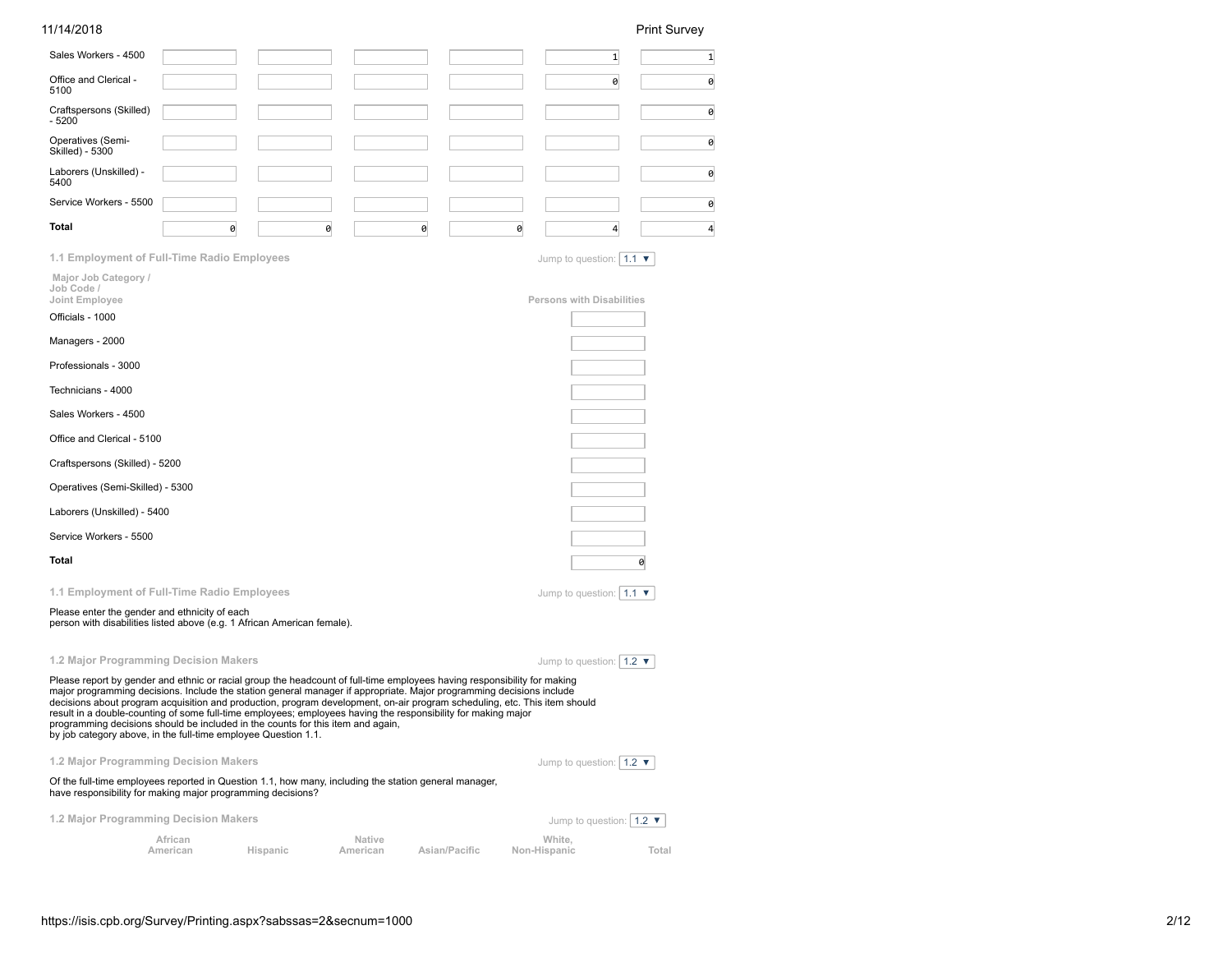| 11/14/2018                                                                                                                                                                                                                                                                   |                                |                     |                               |                          |                                                  | <b>Print Survey</b>                        |
|------------------------------------------------------------------------------------------------------------------------------------------------------------------------------------------------------------------------------------------------------------------------------|--------------------------------|---------------------|-------------------------------|--------------------------|--------------------------------------------------|--------------------------------------------|
| Female<br>Major<br>Programming<br>Decision<br>Makers                                                                                                                                                                                                                         |                                |                     |                               |                          | $\overline{2}$                                   | $\overline{2}$                             |
| Male Major<br>Programming<br>Decision<br>Makers                                                                                                                                                                                                                              |                                |                     |                               |                          | $\mathbf{1}$                                     | $\mathbf{1}$                               |
| <b>Total</b>                                                                                                                                                                                                                                                                 | 0                              | 0                   | 0                             | 0                        | $\overline{\mathbf{3}}$                          | 3                                          |
| 1.3 Employment of Part-Time Radio Employees<br>Please enter the number of PART-TIME employees in the grids below. The first grid<br>includes all female employees, the second grid includes all male employees,<br>and the last grid includes all persons with disabilities. |                                |                     |                               |                          | Jump to question: $\vert 1.3 \blacktriangledown$ |                                            |
| 1.3 Employment of Part-Time Radio Employees                                                                                                                                                                                                                                  |                                |                     |                               |                          |                                                  | Jump to question: $\vert 1.3 \nabla \vert$ |
| Major Job Category /<br>Job Code                                                                                                                                                                                                                                             | African<br>American<br>Females | Hispanic<br>Females | Native<br>American<br>Females | Asian/Pacific<br>Females | White,<br>Non-Hispanic<br>Females                | Total                                      |
| Officials - 1000                                                                                                                                                                                                                                                             |                                |                     |                               |                          |                                                  | 0                                          |
| Managers - 2000                                                                                                                                                                                                                                                              |                                |                     |                               |                          |                                                  | 0                                          |
| Professionals - 3000                                                                                                                                                                                                                                                         |                                | $1\overline{ }$     |                               |                          | $\mathbf{1}$                                     | $\overline{2}$                             |
| Technicians - 4000                                                                                                                                                                                                                                                           |                                |                     |                               |                          |                                                  | 0                                          |
| Sales Workers - 4500                                                                                                                                                                                                                                                         |                                |                     |                               |                          |                                                  | 0                                          |
| Office and Clerical -<br>5100                                                                                                                                                                                                                                                |                                |                     |                               |                          |                                                  | 0                                          |
| Craftspersons (Skilled)<br>$-5200$                                                                                                                                                                                                                                           |                                |                     |                               |                          |                                                  | 0                                          |
| Operatives (Semi-<br>skilled) - 5300                                                                                                                                                                                                                                         |                                |                     |                               |                          |                                                  | 0                                          |
| Laborers (Unskilled) -<br>5400                                                                                                                                                                                                                                               |                                |                     |                               |                          |                                                  | 0                                          |
| Service Workers - 5500                                                                                                                                                                                                                                                       |                                |                     |                               |                          |                                                  | 0                                          |
| <b>Total</b>                                                                                                                                                                                                                                                                 | 0                              | $1\overline{ }$     | 0                             | 0                        | $\mathbf{1}$                                     | $\overline{2}$                             |

| 1.3 Employment of Part-Time Radio Employees          |                                     |                          |                                    |                               |                                        | Jump to question: $\vert$ 1.3 $\blacktriangledown$ |
|------------------------------------------------------|-------------------------------------|--------------------------|------------------------------------|-------------------------------|----------------------------------------|----------------------------------------------------|
| Major Job Category /<br>Job Code<br>Officials - 1000 | African<br>American<br><b>Males</b> | Hispanic<br><b>Males</b> | Native<br>American<br><b>Males</b> | Asian/Pacific<br><b>Males</b> | White,<br>Non-Hispanic<br><b>Males</b> | Total<br>0                                         |
| Managers - 2000                                      |                                     |                          |                                    |                               |                                        | 0                                                  |
| Professionals - 3000                                 |                                     |                          |                                    | $\mathbf{1}$                  | 1                                      | $\overline{2}$                                     |
| Technicians - 4000                                   |                                     |                          |                                    |                               |                                        | 0                                                  |
| Sales Workers - 4500                                 |                                     |                          |                                    |                               |                                        | 0                                                  |
| Office and Clerical -<br>5100                        |                                     |                          |                                    |                               |                                        | 0                                                  |
| Craftspersons (Skilled)<br>$-5200$                   |                                     |                          |                                    |                               |                                        | 0                                                  |
| Operatives (Semi-<br>skilled) - 5300                 |                                     |                          |                                    |                               |                                        | 0                                                  |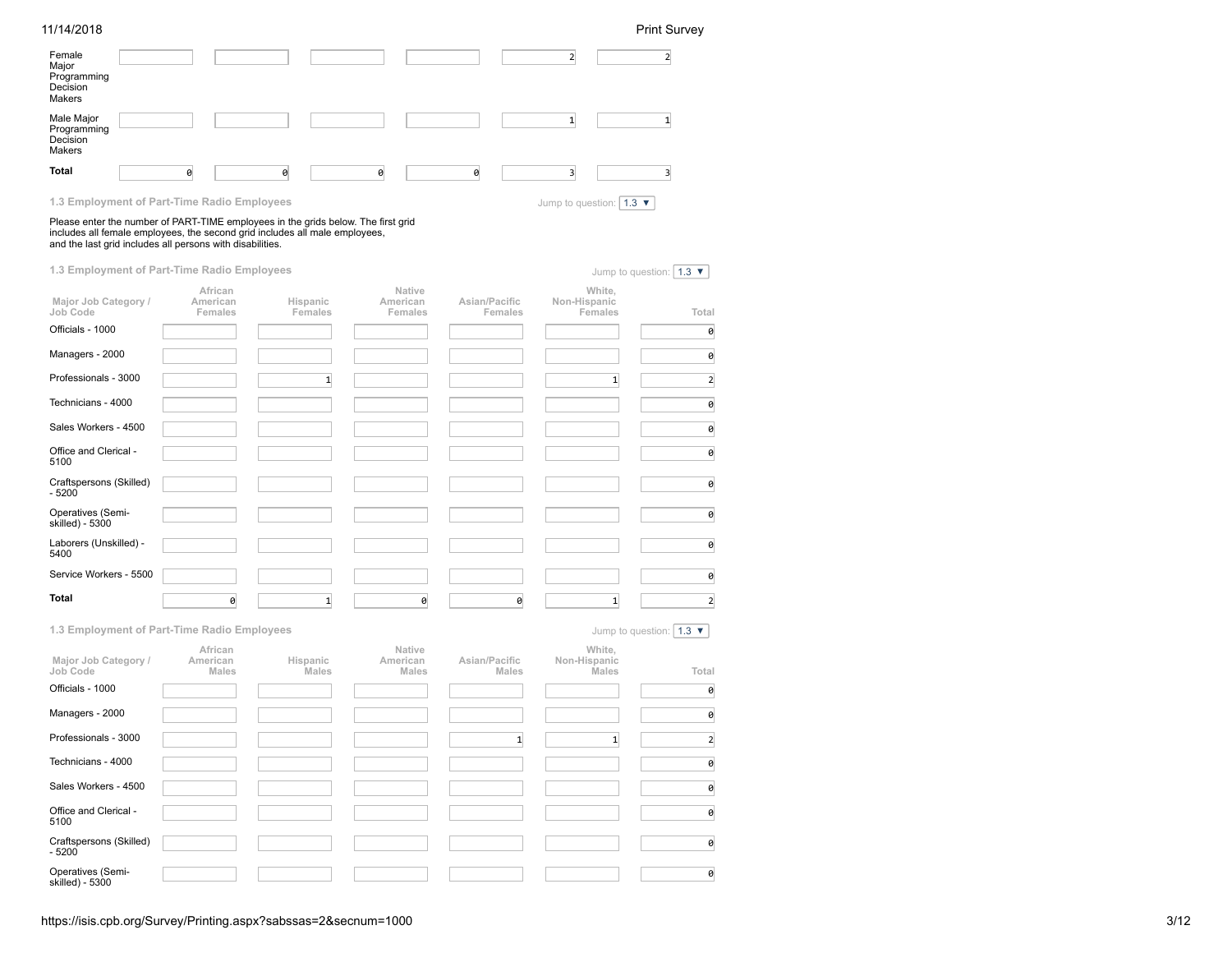| 11/14/2018                                                   |                        |                                                                                                                                                                                                                                 |                      |                   |                                                   | <b>Print Survey</b>                           |
|--------------------------------------------------------------|------------------------|---------------------------------------------------------------------------------------------------------------------------------------------------------------------------------------------------------------------------------|----------------------|-------------------|---------------------------------------------------|-----------------------------------------------|
| Laborers (Unskilled) -<br>5400                               |                        |                                                                                                                                                                                                                                 |                      |                   |                                                   | 0                                             |
| Service Workers - 5500                                       |                        |                                                                                                                                                                                                                                 |                      |                   |                                                   | 0                                             |
| Total                                                        | 0                      | 0                                                                                                                                                                                                                               | 0                    | $\mathbf{1}$      | $\mathbf{1}$                                      | $\overline{2}$                                |
| 1.3 Employment of Part-Time Radio Employees                  |                        |                                                                                                                                                                                                                                 |                      |                   | Jump to question: $\mid$ 1.3 $\blacktriangledown$ |                                               |
| Major Job Category /<br>Job Code                             |                        |                                                                                                                                                                                                                                 |                      |                   | Persons with Disabilities                         |                                               |
| Officials - 1000                                             |                        |                                                                                                                                                                                                                                 |                      |                   |                                                   |                                               |
| Managers - 2000                                              |                        |                                                                                                                                                                                                                                 |                      |                   |                                                   |                                               |
| Professionals - 3000                                         |                        |                                                                                                                                                                                                                                 |                      |                   |                                                   |                                               |
| Technicians - 4000                                           |                        |                                                                                                                                                                                                                                 |                      |                   |                                                   |                                               |
| Sales Workers - 4500                                         |                        |                                                                                                                                                                                                                                 |                      |                   |                                                   |                                               |
| Office and Clerical - 5100                                   |                        |                                                                                                                                                                                                                                 |                      |                   |                                                   |                                               |
| Craftspersons (Skilled) - 5200                               |                        |                                                                                                                                                                                                                                 |                      |                   |                                                   |                                               |
| Operatives (Semi-skilled) - 5300                             |                        |                                                                                                                                                                                                                                 |                      |                   |                                                   |                                               |
| Laborers (Unskilled) - 5400                                  |                        |                                                                                                                                                                                                                                 |                      |                   |                                                   |                                               |
| Service Workers - 5500                                       |                        |                                                                                                                                                                                                                                 |                      |                   |                                                   |                                               |
| Total                                                        |                        |                                                                                                                                                                                                                                 |                      |                   |                                                   | 0                                             |
| 1.4 Part-Time Employment                                     |                        |                                                                                                                                                                                                                                 |                      |                   | Jump to question: $\vert 1.4 \blacktriangledown$  |                                               |
| worked 15 or more hours per week, but not full time?         |                        | Of all the part-time employees listed in Question 1.3, how many worked less than 15 hours per week and how many                                                                                                                 |                      |                   |                                                   |                                               |
| 1.4 Part-Time Employment                                     |                        |                                                                                                                                                                                                                                 |                      |                   | Jump to question: $\vert 1.4 \blacktriangledown$  |                                               |
| Number working less than 15 hours per week                   |                        |                                                                                                                                                                                                                                 |                      |                   |                                                   |                                               |
| 1.4 Part-Time Employment                                     |                        |                                                                                                                                                                                                                                 |                      |                   | Jump to question: $\vert 1.4 \blacktriangledown$  |                                               |
| Number working 15 or more hours per week                     |                        |                                                                                                                                                                                                                                 |                      |                   |                                                   | 4                                             |
| 1.5 Full-Time Hiring                                         |                        |                                                                                                                                                                                                                                 |                      |                   | Jump to question: $\vert 1.5 \rangle$             |                                               |
|                                                              |                        | Enter the number of full-time employees in each category hired during the fiscal year.<br>(Do not include internal promotions, but do include employees who changed from part-time to full-time status during the fiscal year.) |                      |                   |                                                   |                                               |
| 1.5 Full-Time Hiring                                         |                        |                                                                                                                                                                                                                                 |                      |                   | Jump to question: $\vert 1.5 \rangle$             |                                               |
| No full-time employees were hired (check here if applicable) |                        |                                                                                                                                                                                                                                 |                      |                   |                                                   | $\left( \begin{array}{c} \end{array} \right)$ |
| 1.5 Full-Time Hiring                                         |                        |                                                                                                                                                                                                                                 |                      |                   | Jump to question: $\vert 1.5 \nabla \vert$        |                                               |
| Major Job Category /<br>Job Code                             | <b>Minority Female</b> | <b>Non-Minority Female</b>                                                                                                                                                                                                      | <b>Minority Male</b> | Non-Minority Male |                                                   | Total                                         |
| Officials - 1000                                             |                        |                                                                                                                                                                                                                                 |                      |                   | $\mathbf{1}$                                      | $1\vert$                                      |
| Managers - 2000                                              |                        | $\mathbf{1}$                                                                                                                                                                                                                    |                      |                   |                                                   | $1\overline{ }$                               |
| Professionals - 3000                                         |                        | $\mathbf{1}$                                                                                                                                                                                                                    |                      |                   |                                                   | $1\vert$                                      |
| Technicians - 4000                                           |                        |                                                                                                                                                                                                                                 |                      |                   |                                                   | 0                                             |
| Sales Workers - 4500                                         |                        |                                                                                                                                                                                                                                 |                      |                   |                                                   | ø                                             |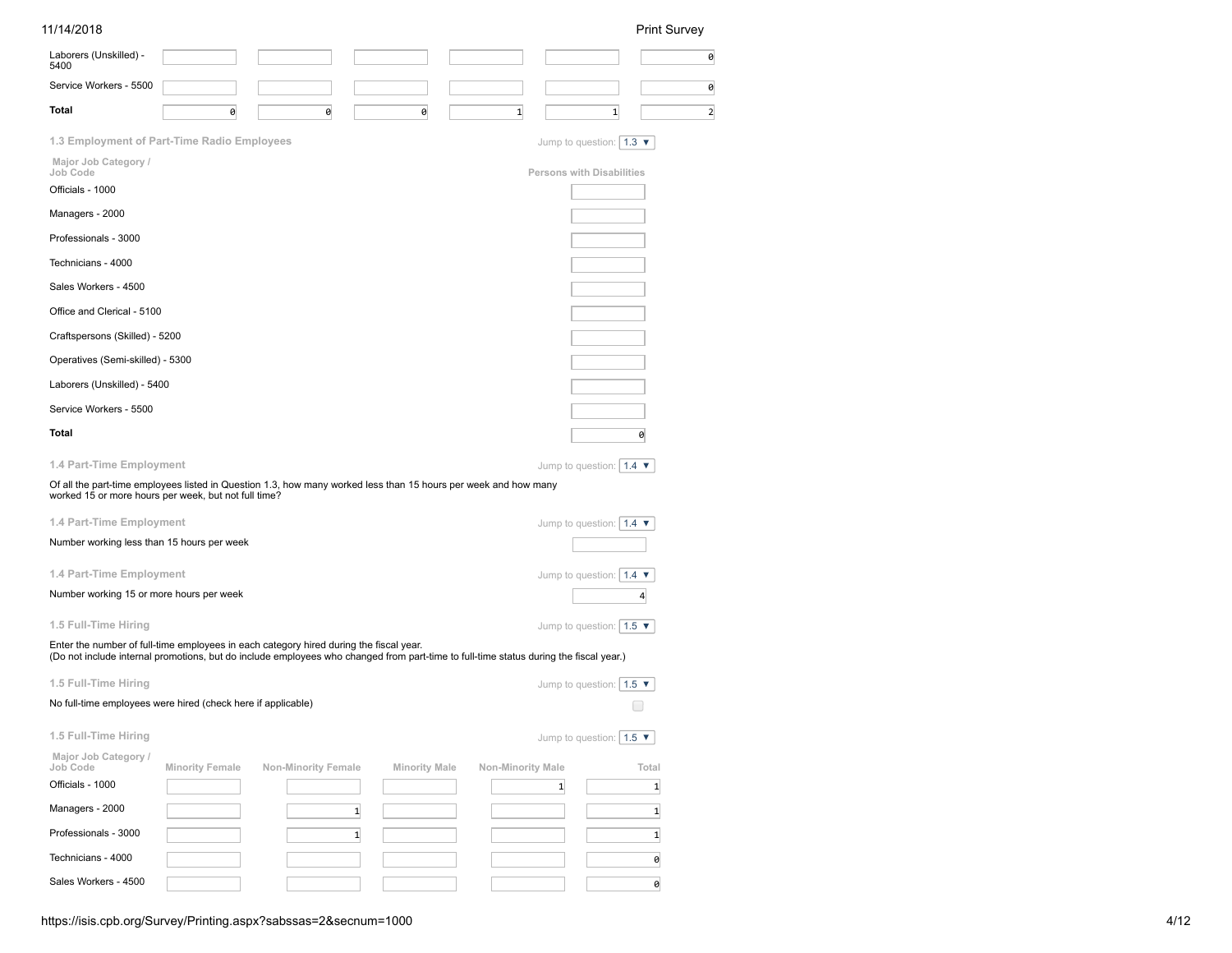| 11/14/2018                                     |                                                                                                                                                                                                                                                                                                                                                                                                                                                                                                                                                                                                                                                                                                                                                                               |                |            |                                                    | <b>Print Survey</b>                           |
|------------------------------------------------|-------------------------------------------------------------------------------------------------------------------------------------------------------------------------------------------------------------------------------------------------------------------------------------------------------------------------------------------------------------------------------------------------------------------------------------------------------------------------------------------------------------------------------------------------------------------------------------------------------------------------------------------------------------------------------------------------------------------------------------------------------------------------------|----------------|------------|----------------------------------------------------|-----------------------------------------------|
| Office / Service<br>Workers - 5100-5500        |                                                                                                                                                                                                                                                                                                                                                                                                                                                                                                                                                                                                                                                                                                                                                                               |                |            |                                                    | 0                                             |
| <b>Total</b>                                   | 0                                                                                                                                                                                                                                                                                                                                                                                                                                                                                                                                                                                                                                                                                                                                                                             | 2              | 0          | $\mathbf{1}$                                       | $\overline{\mathbf{3}}$                       |
| 1.6 Full-Time and Part-Time Job Openings       |                                                                                                                                                                                                                                                                                                                                                                                                                                                                                                                                                                                                                                                                                                                                                                               |                |            | Jump to question: $\vert 1.6 \blacktriangledown$   |                                               |
|                                                | Enter the total number of full-time and part-time openings that occurred during the fiscal year. Include both vacancies in<br>previously filled positions and newly created positions. Include all positions that became available during the fiscal year,<br>regardless of whether they were filled during the year. If a job opening was filled during the year, include it regardless of<br>whether it was filled by an internal or an external candidate. Do not include as job openings any positions created through<br>the promotion of an employee who stays in essentially the same job but has a different title (i.e. where there was no vacancy or<br>newly created position to be filled). If no full-time or part-time job openings occured, please enter zero. |                |            |                                                    |                                               |
| 1.6 Full-Time and Part-Time Job Openings       |                                                                                                                                                                                                                                                                                                                                                                                                                                                                                                                                                                                                                                                                                                                                                                               |                |            | Jump to question: $\vert 1.6 \blacktriangledown$   |                                               |
| Number of full-time and part-time job openings |                                                                                                                                                                                                                                                                                                                                                                                                                                                                                                                                                                                                                                                                                                                                                                               |                |            |                                                    | $\overline{2}$                                |
| 1.7 Hiring Contractors                         |                                                                                                                                                                                                                                                                                                                                                                                                                                                                                                                                                                                                                                                                                                                                                                               |                |            | Jump to question: $\vert 1.7 \blacktriangledown$   |                                               |
|                                                | During the fiscal year, did you hire independent contractors to provide any of the following services?                                                                                                                                                                                                                                                                                                                                                                                                                                                                                                                                                                                                                                                                        |                |            |                                                    |                                               |
| 1.7 Hiring Contractors                         |                                                                                                                                                                                                                                                                                                                                                                                                                                                                                                                                                                                                                                                                                                                                                                               |                |            | Jump to question: $\vert$ 1.7 $\blacktriangledown$ |                                               |
|                                                |                                                                                                                                                                                                                                                                                                                                                                                                                                                                                                                                                                                                                                                                                                                                                                               |                |            | Check all that apply                               |                                               |
| Underwritting solicitation related activities  |                                                                                                                                                                                                                                                                                                                                                                                                                                                                                                                                                                                                                                                                                                                                                                               |                |            |                                                    | m.                                            |
| <b>Direct Mail</b>                             |                                                                                                                                                                                                                                                                                                                                                                                                                                                                                                                                                                                                                                                                                                                                                                               |                |            |                                                    |                                               |
| Telemarketing                                  |                                                                                                                                                                                                                                                                                                                                                                                                                                                                                                                                                                                                                                                                                                                                                                               |                |            |                                                    | $\Box$                                        |
| Other development activities                   |                                                                                                                                                                                                                                                                                                                                                                                                                                                                                                                                                                                                                                                                                                                                                                               |                |            |                                                    | $\left( \begin{array}{c} \end{array} \right)$ |
| Legal services                                 |                                                                                                                                                                                                                                                                                                                                                                                                                                                                                                                                                                                                                                                                                                                                                                               |                |            |                                                    | $\overline{\mathscr{A}}$                      |
| Human Resource services                        |                                                                                                                                                                                                                                                                                                                                                                                                                                                                                                                                                                                                                                                                                                                                                                               |                |            |                                                    |                                               |
| Accounting/Payroll                             |                                                                                                                                                                                                                                                                                                                                                                                                                                                                                                                                                                                                                                                                                                                                                                               |                |            |                                                    |                                               |
| Computer operations                            |                                                                                                                                                                                                                                                                                                                                                                                                                                                                                                                                                                                                                                                                                                                                                                               |                |            |                                                    | $\Box$                                        |
| Website design                                 |                                                                                                                                                                                                                                                                                                                                                                                                                                                                                                                                                                                                                                                                                                                                                                               |                |            |                                                    |                                               |
| Website content                                |                                                                                                                                                                                                                                                                                                                                                                                                                                                                                                                                                                                                                                                                                                                                                                               |                |            |                                                    | $\Box$                                        |
| Broadcasting engineering                       |                                                                                                                                                                                                                                                                                                                                                                                                                                                                                                                                                                                                                                                                                                                                                                               |                |            |                                                    | $\overline{\mathscr{A}}$                      |
| Engineering                                    |                                                                                                                                                                                                                                                                                                                                                                                                                                                                                                                                                                                                                                                                                                                                                                               |                |            |                                                    |                                               |
| Program director activities                    |                                                                                                                                                                                                                                                                                                                                                                                                                                                                                                                                                                                                                                                                                                                                                                               |                |            |                                                    | $\Box$                                        |
| None of the above                              |                                                                                                                                                                                                                                                                                                                                                                                                                                                                                                                                                                                                                                                                                                                                                                               |                |            |                                                    | H                                             |
| Comments                                       |                                                                                                                                                                                                                                                                                                                                                                                                                                                                                                                                                                                                                                                                                                                                                                               |                |            |                                                    |                                               |
| Question                                       |                                                                                                                                                                                                                                                                                                                                                                                                                                                                                                                                                                                                                                                                                                                                                                               | Comment        |            |                                                    |                                               |
| No Comments for this section                   |                                                                                                                                                                                                                                                                                                                                                                                                                                                                                                                                                                                                                                                                                                                                                                               |                |            |                                                    |                                               |
|                                                | 2.1 Average Salaries FULL TIME EMPLOYEES ONLY                                                                                                                                                                                                                                                                                                                                                                                                                                                                                                                                                                                                                                                                                                                                 |                |            | Jump to question: $ 2.1 \blacktriangledown$        |                                               |
| <b>Chief Executive Officer</b>                 |                                                                                                                                                                                                                                                                                                                                                                                                                                                                                                                                                                                                                                                                                                                                                                               | # of Employees | 1.00<br>\$ | Avg. Annual Salary<br>Average Tenure<br>97,000     | $\mathbf{1}$                                  |
| Chief Executive Officer - Joint                |                                                                                                                                                                                                                                                                                                                                                                                                                                                                                                                                                                                                                                                                                                                                                                               |                | \$         |                                                    |                                               |
| <b>Chief Operations Officer</b>                |                                                                                                                                                                                                                                                                                                                                                                                                                                                                                                                                                                                                                                                                                                                                                                               |                | \$         |                                                    |                                               |
| Chief Operations Officer - Joint               |                                                                                                                                                                                                                                                                                                                                                                                                                                                                                                                                                                                                                                                                                                                                                                               |                | \$         |                                                    |                                               |

https://isis.cpb.org/Survey/Printing.aspx?sabssas=2&secnum=1000 5/12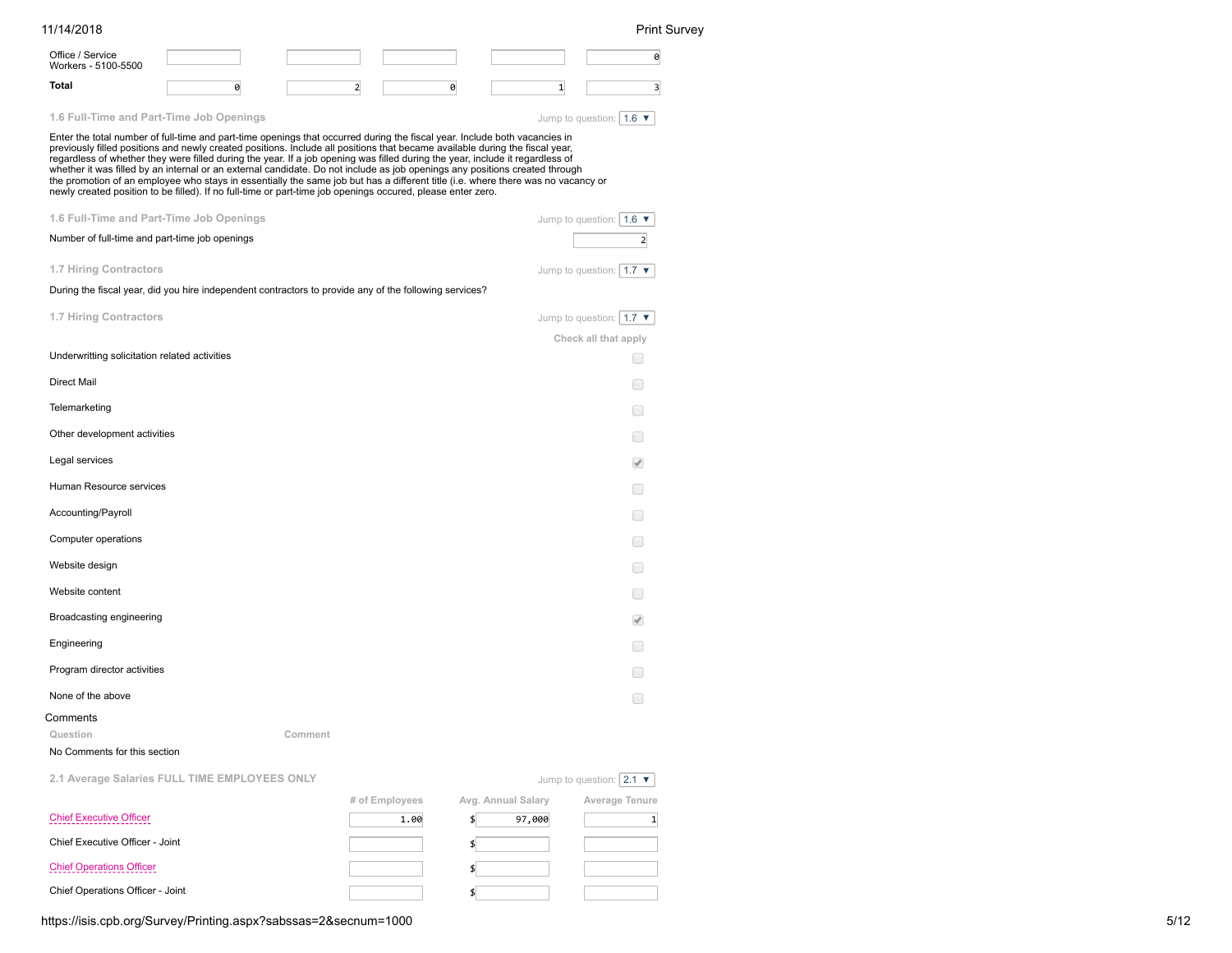| <b>Chief Financial Officer</b>                    |      | \$           |              |
|---------------------------------------------------|------|--------------|--------------|
| Chief Financial Officer - Joint                   |      | \$           |              |
| <b>Publicity, Program Promotion Chief</b>         |      | \$           |              |
| Publicity, Program Promotion Chief - Joint        |      | \$           |              |
| <b>Communication and Public Relations, Chief</b>  |      | \$           |              |
| Communication and Public Relations, Chief - Joint |      | \$           |              |
| <b>Programming Director</b>                       | 1.00 | 48,000<br>\$ | 26           |
| Programming Director - Joint                      |      | \$           |              |
| Production, Chief                                 |      | \$           |              |
| Production, Chief - Joint                         |      | \$           |              |
| Executive Producer                                |      | \$           |              |
| Executive Producer - Joint                        |      | \$           |              |
| Producer                                          | 1.00 | \$<br>31,000 | $\mathbf{1}$ |
| Producer - Joint                                  |      | \$           |              |
| Development, Chief                                | 1.00 | 53,000<br>\$ | 9            |
| Development, Chief - Joint                        |      | \$           |              |
| Member Services, Chief                            | 1.00 | 31,000<br>\$ | $\mathbf{1}$ |
| Member Services, Chief - Joint                    |      | \$           |              |
| Membership Fundraising, Chief                     |      | \$           |              |
| Membership Fundraising, Chief - Joint             |      | \$           |              |
| <b>On-Air Fundraising, Chief</b>                  |      | \$           |              |
| On-Air Fundraising, Chief - Joint                 |      | \$           |              |
| <b>Auction Fundraising, Chief</b>                 |      | \$           |              |
| Auction Fundraising, Chief - Joint                |      | \$           |              |
| Underwriting, Chief                               | 1.00 | 48,000<br>\$ | 15           |
| Underwriting, Chief - Joint                       |      | \$           |              |
| Corporate Underwriting, Chief                     |      | \$           |              |
| Corporate Underwriting, Chief - Joint             |      | \$           |              |
| <b>Foundation Underwriting, Chief</b>             |      | \$           |              |
| Foundation Underwriting, Chief - Joint            |      | \$           |              |
| Government Grants Solicitation, Chief             |      | \$           |              |
| Government Grants Solicitation, Chief - Joint     |      | \$           |              |
| <b>Operations and Engineering, Chief</b>          |      | \$           |              |
| Operations and Engineering, Chief - Joint         |      |              |              |
| <b>Engineering Chief</b>                          | 1.00 | 65,000<br>\$ | 26           |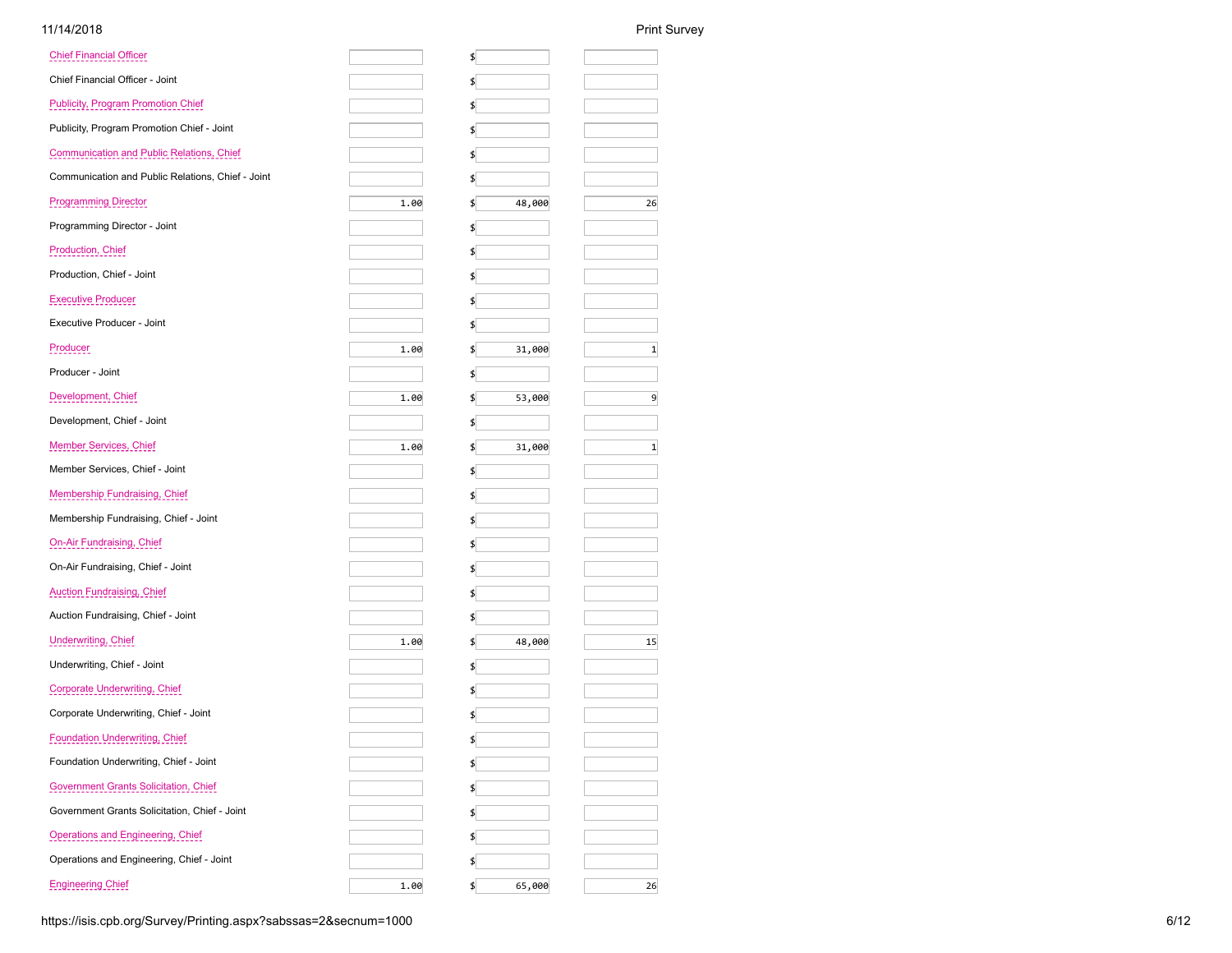| Engineering Chief - Joint                                  |      | \$           |              |
|------------------------------------------------------------|------|--------------|--------------|
| <b>Broadcast Engineer 1</b>                                |      | \$           |              |
| Broadcast Engineer 1 - Joint                               |      | \$           |              |
| <b>Production Engineer</b>                                 |      | \$           |              |
| Production Engineer - Joint                                |      | \$           |              |
| Facilities, Satellite and Tower Maintenance, Chief         |      | \$           |              |
| Facilities, Satellite and Tower Maintenance, Chief - Joint |      | \$           |              |
| <b>Technical Operations, Chief</b>                         |      | \$           |              |
| Technical Operations, Chief - Joint                        |      | \$           |              |
| <b>Education, Chief</b>                                    |      | \$           |              |
| Education, Chief - Joint                                   |      | \$           |              |
| Information Technology, Director                           |      | \$           |              |
| Information Technology, Director - Joint                   |      | \$           |              |
| <b>Volunteer Coordinator</b>                               |      | \$           |              |
| Volunteer Coordinator - Joint                              |      | \$           |              |
| <b>News / Current Affairs Director</b>                     |      | \$           |              |
| News / Current Affairs Director - Joint                    |      | \$           |              |
| <b>Music Director</b>                                      |      | \$           |              |
| <b>Music Librarian/Programmer</b>                          |      | \$           |              |
| Announcer / On-Air Talent                                  | 1.00 | 35,000<br>\$ | $\mathbf{1}$ |
| Announcer / On-Air Talent - Joint                          |      | \$           |              |
| Reporter                                                   |      | \$           |              |
| Reporter - Joint                                           |      | \$           |              |
| <b>Public Information Assistant</b>                        |      | \$           |              |
| Public Information Assistant - Joint                       |      | \$           |              |
| <b>Broadcast Supervisor</b>                                |      | \$           |              |
| Broadcast Supervisor - Joint                               |      | \$           |              |
| Director of Continuity / Traffic                           |      | \$           |              |
| Director of Continuity / Traffic - Joint                   |      | \$           |              |
| <b>Events Coordinator</b>                                  |      | \$           |              |
| Events Coordinator - Joint                                 |      | \$           |              |
| Web Administrator/Web Master                               |      |              |              |
|                                                            |      | \$           |              |
| Web Administrator/Web Master - Joint                       |      | \$           |              |

**Question Comment**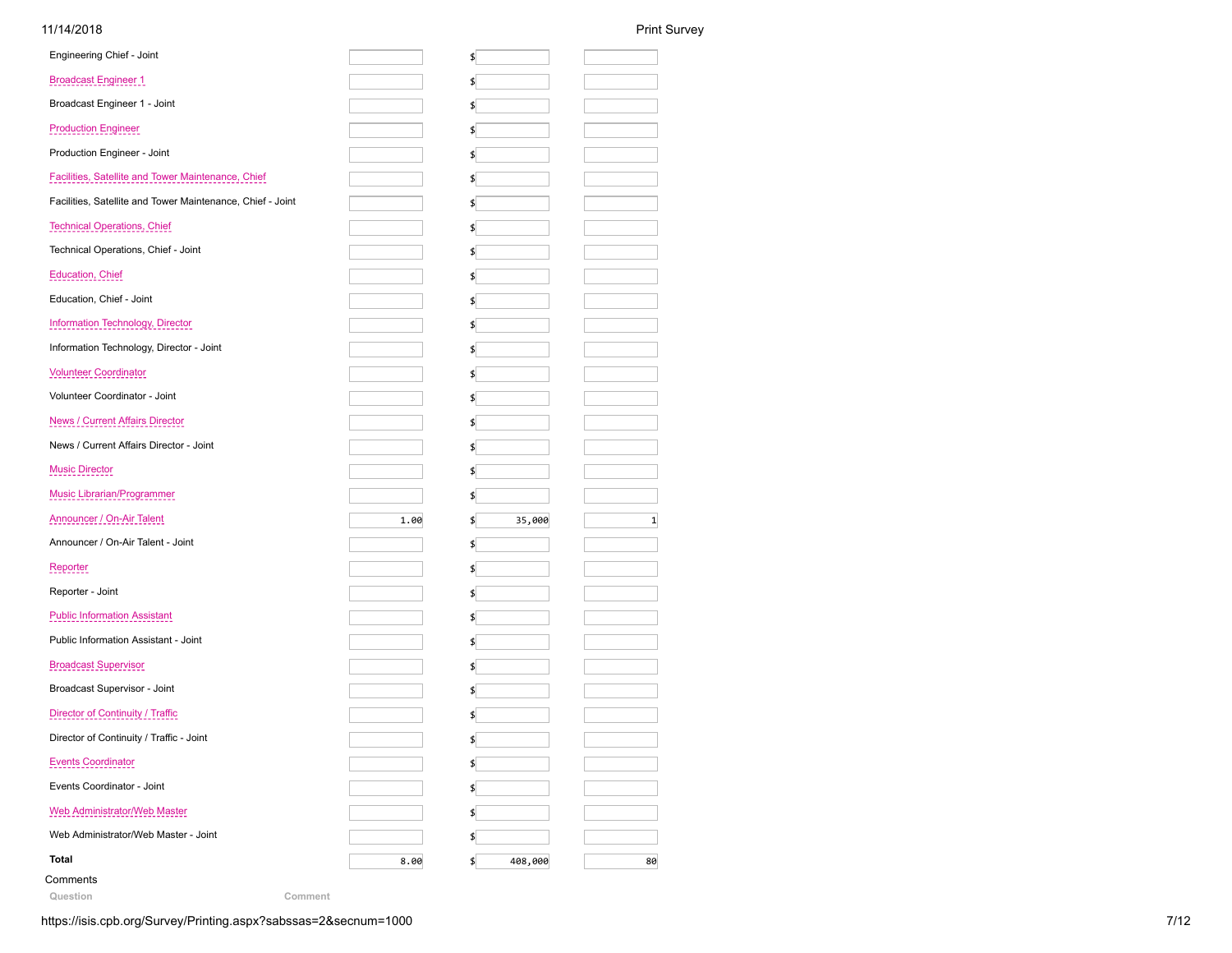## 11/14/2018 Print Survey Jump to question:  $\boxed{3.1 \blacktriangledown}$ Jump to question:  $\boxed{3.1 \blacktriangledown}$ Jump to question:  $3.1$   $\blacktriangledown$ Jump to question:  $3.1$   $\blacktriangledown$ Jump to question:  $\boxed{3.1 \blacktriangledown}$ Jump to question:  $3.1$   $\times$ Jump to question:  $\boxed{3.1 \blacktriangledown}$ Jump to question:  $\boxed{3.1 \blacktriangledown}$ Jump to question:  $3.2$   $\blacktriangledown$ Jump to question:  $3.2$   $\times$ Jump to question:  $3.2$   $\blacktriangledown$ Jump to question:  $3.2$ **Question Comment** No Comments for this section **3.1 Governing Board Method of Selection** Enter the number of governing board members (including the chairperson and both voting and non-voting ex-officio members) who are selected by the following methods: **3.1 Governing Board Method of Selection** Ex-Officio (Automatic membership because of another office held) 5 **3.1 Governing Board Method of Selection** Appointed by government legislative body (including school board) or other government official (e.g. governor) 20 **3.1 Governing Board Method of Selection** Elected by community/membership 0 **3.1 Governing Board Method of Selection** Other (please specify below) and the contract of the contract of the contract of the contract of the contract of the contract of the contract of the contract of the contract of the contract of the contract of the contract **3.1 Governing Board Method of Selection 3.1 Governing Board Method of Selection** Elected by board of directors itself (self-perpetuating body) 0 **3.1 Governing Board Method of Selection** Total number of board members (Automatic total of the above) 25 **3.2 Governing Board Members** Please report the racial or ethnic group of the members of your governing board by gender. Please also report the number of governing board members with a disability. **3.2 Governing Board Members** For minority group identification, please refer to "Instructions and Definitions" in the Employment subsection. **3.2 Governing Board Members African American Hispanic Native American Asian / Pacific White, Non-Hispanic Total** Female Board Members  $1$  1 1 6 8 Male Board Members 0 11 3 3 3 4 **Total** 1 1 4 0 0 0 17 22 **3.2 Governing Board Members** Number of Vacant Positions 3

**3.2 Governing Board Members**

Total Number of Board Members (Total should equal the total reported in Question 3.1.) 25

**3.2 Governing Board Members**

Number of Board Members with disabilities

https://isis.cpb.org/Survey/Printing.aspx?sabssas=2&secnum=1000 8/12

Jump to question:  $\sqrt{3.2 \cdot \mathbf{v}}$ 

Jump to question:  $3.2$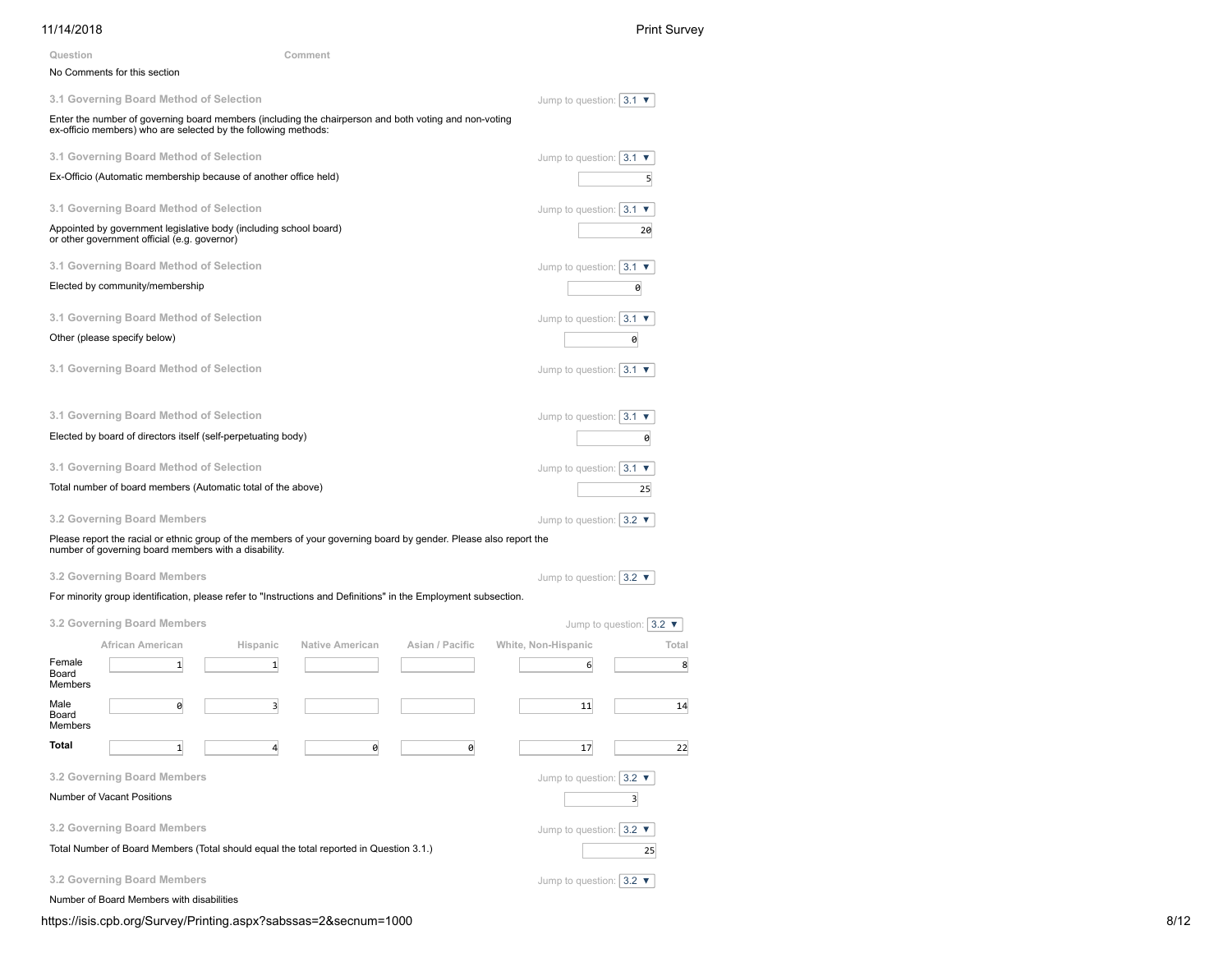| 11/14/2018                                                                                                                                                                                                                                                                       | <b>Print Survey</b>                         |
|----------------------------------------------------------------------------------------------------------------------------------------------------------------------------------------------------------------------------------------------------------------------------------|---------------------------------------------|
|                                                                                                                                                                                                                                                                                  | 0                                           |
| Comments                                                                                                                                                                                                                                                                         |                                             |
| Question<br>Comment                                                                                                                                                                                                                                                              |                                             |
| No Comments for this section                                                                                                                                                                                                                                                     |                                             |
| 4.1 Community Outreach Activities                                                                                                                                                                                                                                                | Jump to question: $ 4.1 \blacktriangledown$ |
| Did the grant recipient engage in any of the following community outreach services, and, if so, did the outreach activity have a specific,<br>formal component designed to be of special service to either the educational community or minority and/or other diverse audiences? |                                             |
| 4.1 Community Outreach Activities                                                                                                                                                                                                                                                | Jump to question: $ 4.1 \blacktriangledown$ |
|                                                                                                                                                                                                                                                                                  | Yes/No                                      |
| Produce public service announcemnts?                                                                                                                                                                                                                                             | Yes                                         |
| Did the public service announcements have a specific, formal component designed to be of special service to the educational<br>community?                                                                                                                                        | Yes                                         |
| Did the public service announcements have a specific, formal component designed to be of special service to the minority<br>community and/or diverse audiences?                                                                                                                  | Yes                                         |
| Broadcast community activities information (e.g., community bulletin board, series highlighting local nonprofit agencies)?                                                                                                                                                       | Yes                                         |
| Did the community activities information broadcast have a specific, formal component designed to be of special service to the<br>educational community?                                                                                                                          | Yes                                         |
| Did the community activities information broadcast have a specific, formal component designed to be of special service to the<br>minority community and/or diverse audiences?                                                                                                    | Yes                                         |
| Produce/distribute informational materials based on local or national programming?                                                                                                                                                                                               | Yes                                         |
| Did the informational programming materials have a specific, formal component designed to be of special service to the<br>educational community?                                                                                                                                 | Yes                                         |
| Did the informational programming materials have a specific, formal component designed to be of special service to the minority<br>community and/or diverse audiences?                                                                                                           | Yes                                         |
| Host community events (e.g. benefit concerts, neighborhood festivals)?                                                                                                                                                                                                           | Yes                                         |
| Did the community events have a specific, formal component designed to be of special service to the educational community?                                                                                                                                                       | Yes                                         |
| Did the community events have a specific, formal component designed to be of special service to the minority community and/or<br>diverse audiences?                                                                                                                              | Yes                                         |
| Provide locally created content for your own or another community-based computer network/web site?                                                                                                                                                                               | Yes                                         |
| Did the locally created web content have a specific, formal component designed to be of special service to the educational<br>community?                                                                                                                                         | Yes                                         |
| Did the locally created web content have a specific, formal component designed to be of special service to the minority<br>community and/or diverse audiences?                                                                                                                   | Yes                                         |
| Partner with other community agencies or organizations (e.g., local commerical TV station, Red Cross, Urban League, school<br>district)?                                                                                                                                         | Yes                                         |
| Did the partnership have a specific, formal component designed to be of special service to the educational community?                                                                                                                                                            | Yes                                         |
| Did the partnership have a specific, formal component designed to be of special service to the minority community and/or diverse<br>audiences?                                                                                                                                   | Yes                                         |
| Comments                                                                                                                                                                                                                                                                         |                                             |
| Comment<br>Question                                                                                                                                                                                                                                                              |                                             |
| No Comments for this section                                                                                                                                                                                                                                                     |                                             |
| 5.1 Radio Programming and Production<br>Jump to question: $  5.1 \blacktriangledown$                                                                                                                                                                                             |                                             |
| Instructions and Definitions:                                                                                                                                                                                                                                                    |                                             |

**5.1 Radio Programming and Production**

Jump to question:  $\boxed{5.1 \blacktriangledown}$ 

About how many original hours of station program production in each of the following categories did the grant recipient complete this year?<br>(For purposes of this survey, programming intended for national distribution is de

**5.1 Radio Programming and Production**

Jump to question:  $\boxed{5.1 \blacktriangledown}$ 

**For National Distribution For Local Distribution/All Other Total**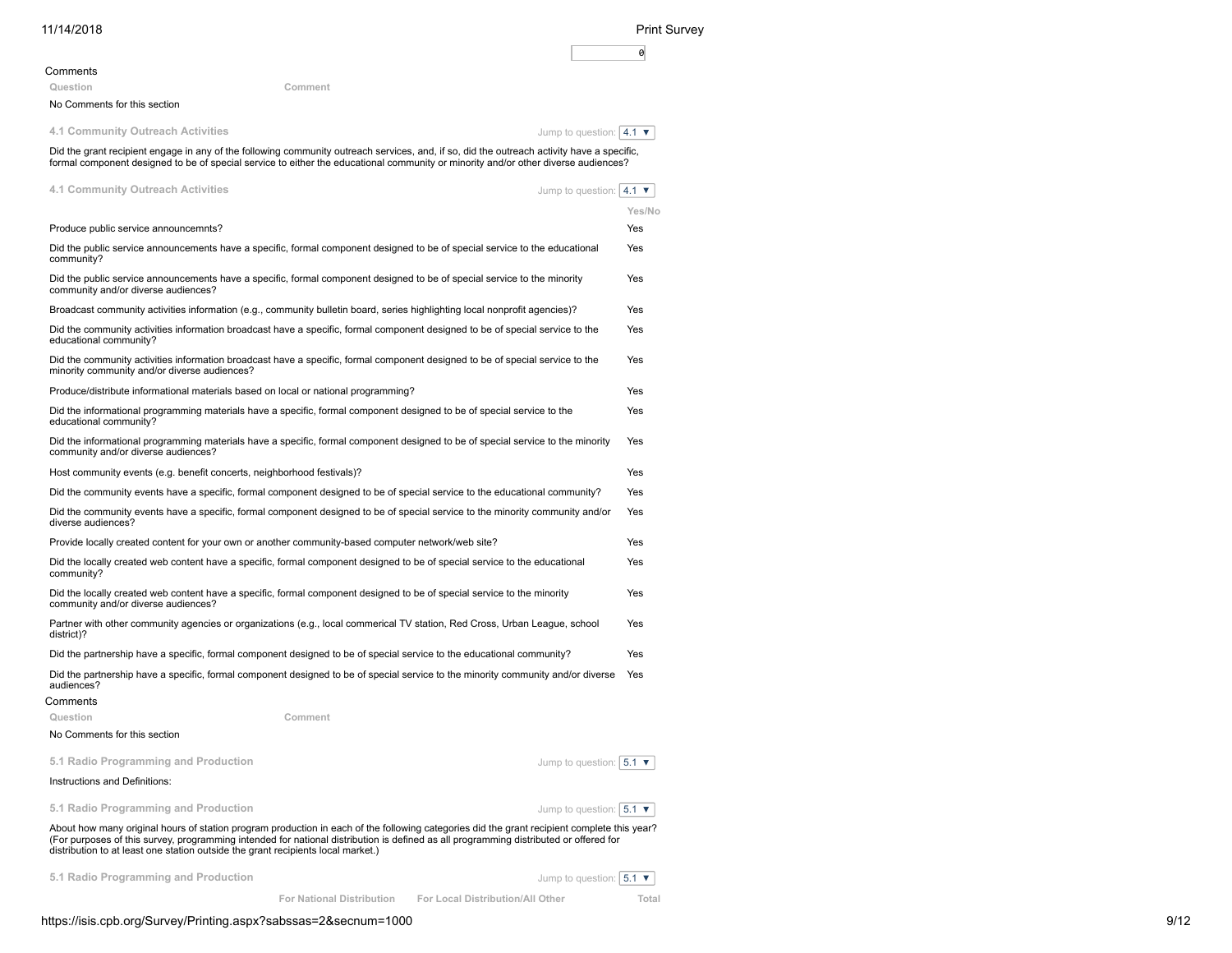| Music (announcer in studio playing principally a<br>sequence of musical recording)                                                                                                                                       | a | 3,300             | 3,300                      |
|--------------------------------------------------------------------------------------------------------------------------------------------------------------------------------------------------------------------------|---|-------------------|----------------------------|
| Arts and Cultural (includes live or narrated<br>performances, interviews, and discussions, in the<br>form of extended coverage and broadcast time<br>devote to artistic and/or cultural subject matter)                  |   | 30                | 30                         |
| News and Public Affairs (includes regular<br>coverage of news events, such as that produced<br>by a newsroom, and public issues-driven listener<br>participation, interview and discussion programs)                     |   | 250               | 250                        |
| Documentary (includes highly produced longform<br>stand alone or series of programs, principally<br>devoted to in-depth investigation, exploration, or<br>examination of a single or related multiple subject<br>matter) |   | 0                 | 0                          |
| All Other (incl. sports and religious - Do NOT<br>include fundraising)                                                                                                                                                   |   | 130               | 130                        |
| Total                                                                                                                                                                                                                    | g | 3,710             | 3,710                      |
| 5.1 Radio Programming and Production                                                                                                                                                                                     |   | Jump to question: | $5.1$ $\blacktriangledown$ |

Out of all these hours of station production during the year for about how many was a minority ethnic or racial group member in principal charge of the production? (Minority ethnic or racial groups refer to: African-American, Hispanic, Native American and Asian American/Pacific Islander.)

| 5.1 Radio Programming and Production    | Jump to question: $ 5.1 \times  $ |
|-----------------------------------------|-----------------------------------|
| Approx Number of Original Program Hours | 450                               |
| Comments                                |                                   |

**Question Comment**

|  | - 1 |  |  |  |
|--|-----|--|--|--|

### No Comments for this section

**6.1 Telling Public Radio's Story**

Jump to question:  $6.1$   $\blacktriangledown$ 

The purpose of this section is to give you an opportunity to tell us and your community about the activities you have engaged in to address community needs by outlining key services provided, and the local value and impact of those services. Please report on activities that occured in Fiscal Year 2017. Responses may be shared with Congress or the public. Grantees are required to post a copy of this report (Section 6 only) to their website no later than ten (10) days after the submission of the report to CPB. CPB recommends placing the report in an "About" or similar section on your website. This section had previously been optional. Response to this section of the SAS is now mandatory.

**Joint licensee Grantees that have filed a 2017 Local Content and Services Report as part of meeting the requirement for TV CSG funding may state they have done so in the corresponding questions below, so long as all of the questions below were addressed as they relate to radio operations in such report. You must include the date the report was submitted to CPB along with the TV Grantee ID under which it was submitted.**

**6.1 Telling Public Radio's Story**

Jump to question:  $6.1$   $\blacktriangledown$ 

1. Describe your overall goals and approach to address identified community issues, needs, and interests through your station's vital local services, such as multiplatform long and short-form content, digital and in-person engagement, education services, community information, partnership support, and other activities, and audiences you reached or new audiences you engaged.

Most of KHSU's public affairs programs are produced by community volunteers. A number of them hold journalism degrees and/or have expertise in specific areas of community concern, such as social justice and environmental sustainability. KHSU also taps the expertise of Humboldt State University faculty, staff, and students. Although not required to do so, KHSU works closely with a Community Advisory Board, which brings issues and concerns to our attention. In the past year, KHSU added a diversity series to local programming, focusing on giving voice to under-represented groups in our communities of license. We also added a 24/7 Spanish-language service to our program offerings, and Spanish-speaking HSU students are producing local content for that service.

### **6.1 Telling Public Radio's Story**



2. Describe key initiatives and the variety of partners with whom you collaborated, including other public media outlets, community nonprofits, government agencies, educational institutions, the business community, teachers and parents, etc. This will illustrate the many ways you're connected across the community and engaged with other important organizations in the area.

As noted above, in the past year, KHSU added a diversity series to local programming, focusing on giving voice to under-represented voices in our communities of license. That initiative involves working with a number of local groups and individuals from under-represented voices. KHSU also added a 24/7 Spanish-language service to our program offerings, and Spanish-speaking HSU students are producing local content for that service. That service was funded by five local and statewide foundations committed to giving voice to under-represented voices. In the coming year, we expect to add additional local programming with community voices. We are also working with local Native tribes to produce more programming that gives voice to their concerns and views. These initiatives have a particular focus on working with Native youth in media training and experience.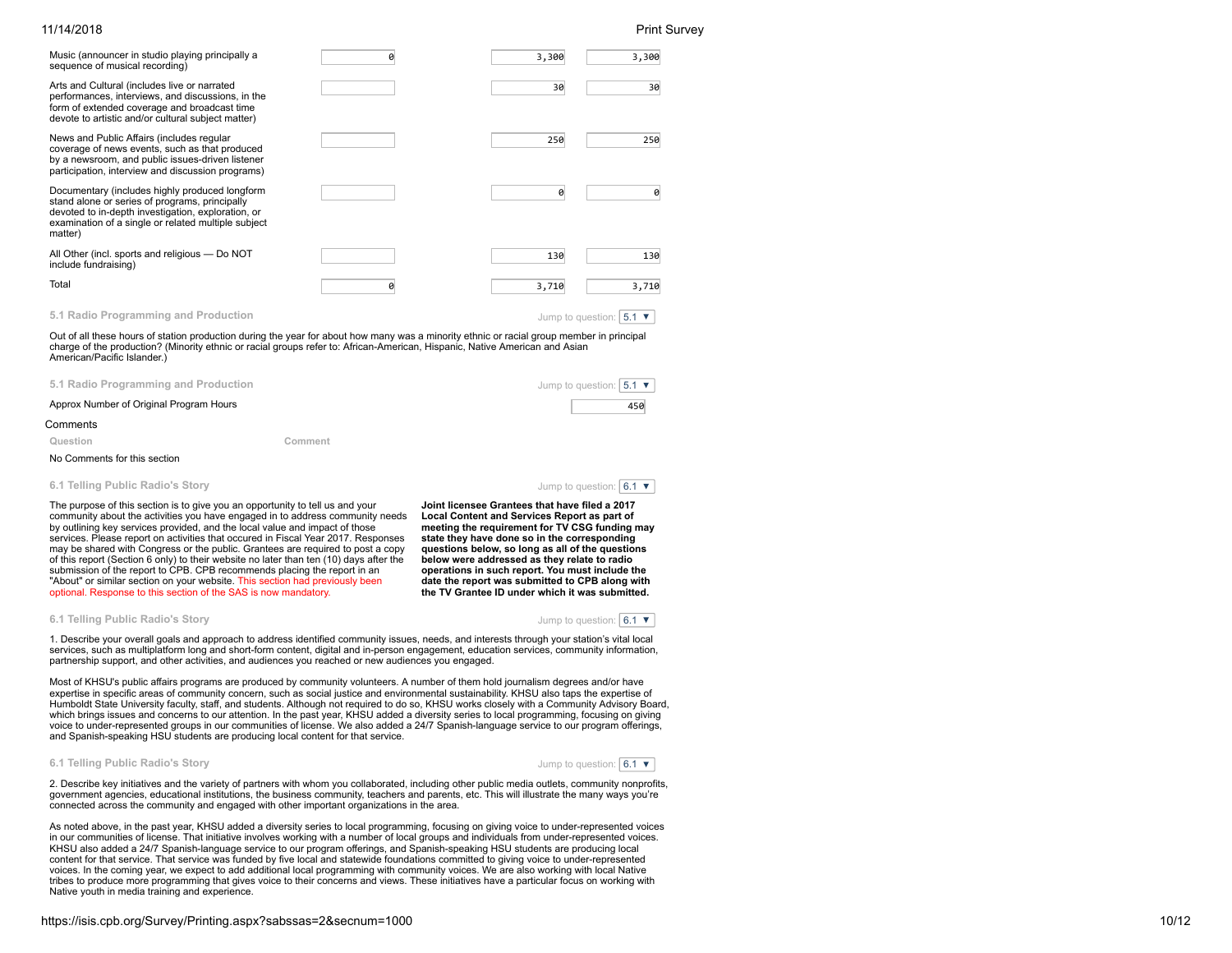**6.1 Telling Public Radio's Story**

Jump to question:  $6.1$   $\blacktriangledown$ 

3. What impact did your key initiatives and partnerships have in your community? Describe any known measurable impact, such as increased awareness, learning or understanding about particular issues. Describe indicators of success, such as connecting people to needed resources or strengthening conversational ties across diverse neighborhoods. Did a partner see an increase in requests for related resources? Please include direct feedback from a partner(s) or from a person(s) served.

KHSU regularly ranks among the top-rated radio stations in our region. In surveys of our listeners, it is primarily our news and public affairs programming that draws them to KHSU. Measuring the direct impact of that programming is difficult, but the combination of high ratings and a stated desire by our audience to learn about important issues would suggest that KHSU and its listeners are connecting to their communities in a meaningful way. Anecdotally, KHSU's large audience and their high engagement reflects impact in the form of a number of community groups and non-profits seeking out our support and thanking us for helping them further their mission.

### **6.1 Telling Public Radio's Story**

Jump to question:  $6.1$   $\times$ 

4. Please describe any efforts (e.g. programming, production, engagement activities) you have made to investigate and/or meet the needs of minority and other diverse audiences (including, but not limited to, new immigrants, people for whom English is a second language and illiterate adults) during Fiscal Year 2017, and any plans you have made to meet the needs of these audiences during Fiscal Year 2018. If you regularly broadcast in a language other than English, please note the language broadcast.

In 2017, we launched a diversity series and provided continuing public affairs programming about local racial and ethnic issues. We also began broadcasting a 24/7 Spanish-language public radio service. In 2018, we are launching an Immigrant Voices series to tell the stories of our undocumented neighbors, we are working with Native youth to launch a radio series of announcements, stories, and public affairs programming.



Jump to question:  $6.1$   $\blacktriangledown$ 

5. Please assess the impact that your CPB funding had on your ability to serve your community. What were you able to do with your grant that you wouldn't be able to do if you didn't receive it?

CPB funding for KHSU is the difference between simply surviving and being able to move forward and address community issues. Without CPB funding, we would be forced to make cuts in both depth and breadth of programming, both local and national.

**Comments** 

**Question Comment**

### No Comments for this section

**7.1 Journalists**

Jump to question:  $7.1$   $\times$ 

This section builds on the Census of Journalists conducted by CPB in the summer of 2010. These positions are the primary professional full-time, part-time or contract contributors to local journalism at your organization. The individuals in these positions will have had training in the standards and practices of fact-based news origination, verification, production and presentation. These are generally accepted titles for these positions but may not match position descriptions at your organization exactly. Please do your best to account for each professional journalist in your organization. Please do not count student or volunteer journalists.

### **7.1 Journalists**

| 7.1 Journalists                   |              |              |          |      |        |                      |          |                     |                   |                         | Jump to question: $ 7.1 \times$ |
|-----------------------------------|--------------|--------------|----------|------|--------|----------------------|----------|---------------------|-------------------|-------------------------|---------------------------------|
| Job Title                         | Full<br>Time | Part<br>Time | Contract | Male | Female | African-<br>American | Hispanic | Native-<br>American | Asian/<br>Pacific | White, Non-<br>Hispanic | Other                           |
| News Director                     |              |              |          |      |        |                      |          |                     |                   |                         |                                 |
| <b>Assistant News</b><br>Director |              |              |          |      |        |                      |          |                     |                   |                         |                                 |
| Managing Editor                   |              |              |          |      |        |                      |          |                     |                   |                         |                                 |
| Senior Editor                     |              |              |          |      |        |                      |          |                     |                   |                         |                                 |
| Editor                            |              |              |          |      |        |                      |          |                     |                   |                         |                                 |
| Executive<br>Producer             |              |              |          |      |        |                      |          |                     |                   |                         |                                 |
| Senior Producer                   |              |              |          |      |        |                      |          |                     |                   |                         |                                 |
| Producer                          |              |              |          |      |        |                      |          |                     |                   |                         |                                 |
| Associate<br>Producer             |              |              |          |      |        |                      |          |                     |                   |                         |                                 |
| Reporter/Producer                 |              |              |          |      |        |                      |          |                     |                   |                         |                                 |
| Host/Reporter                     |              |              |          |      |        |                      |          |                     |                   |                         |                                 |